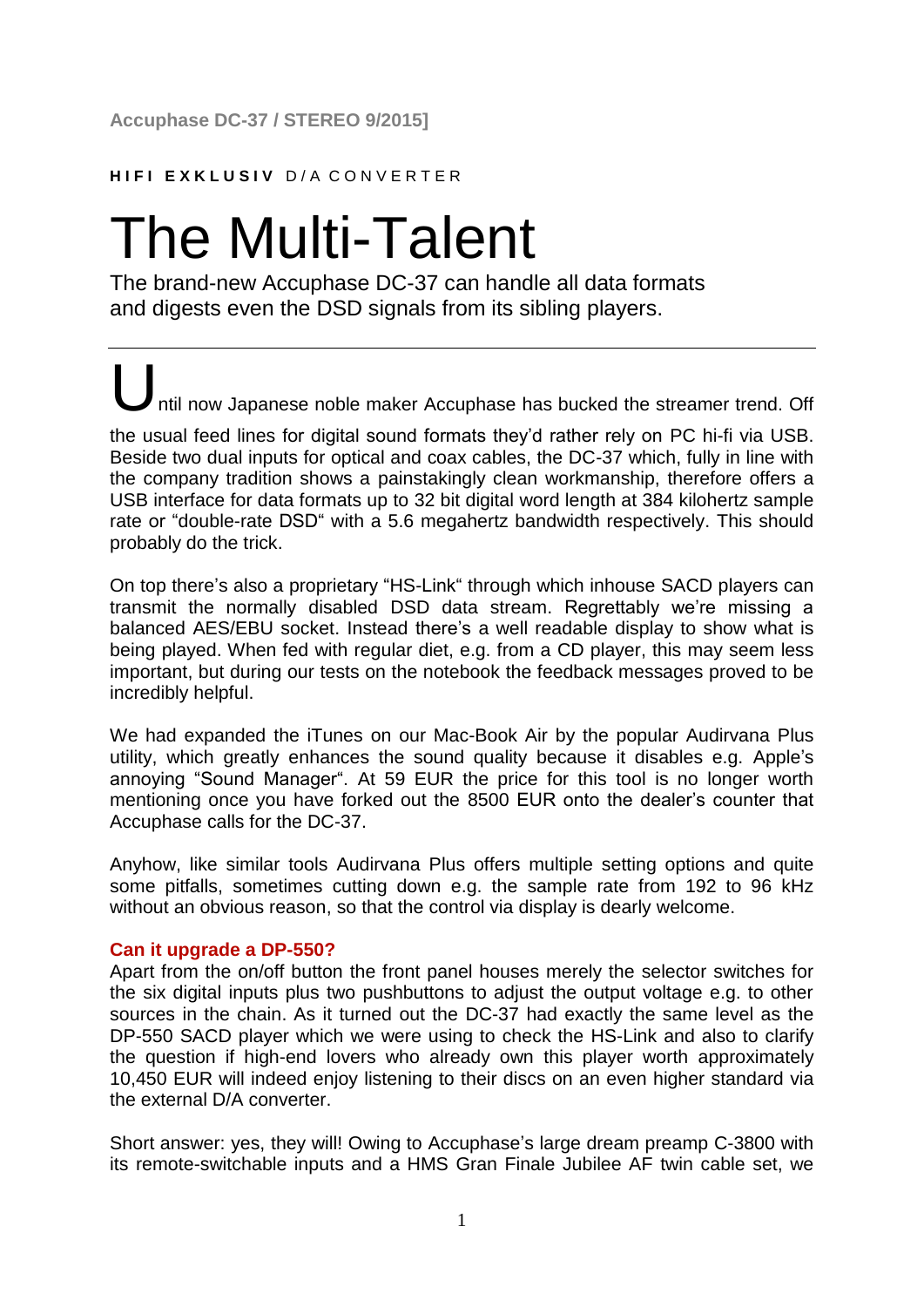had the convenient direct comparison with perfect volume level matching right from the listening spot.

On the one hand the family similarity between both devices from Yokohama, which were even powered through identical mains cables, became obvious in the form of exemplary openness and definition of even the most subtle tonal or dynamic facets. But as a matter of fact, the DC-37 still played one nuance more homogeneously and with more suppleness in the upper registers, therefore seeming more natural with voices or strings by that notorius grain for which, as we all know, the die-hard listener has to dig deep into his pocket.

This result is not a matter of self-evidence since the DP-550 carries the same "MDS++" converter technology which this manufacturer has pursued and refined for years and where Accuphase reduces distortions and noise by cascading several converter ICs. And, of course, the analog output stages that feed the signal to one pair of RCA and XLR connectors each, also bear a great deal of resemblance. But while the DP-550 uses six 32-bit chips from ESS Technology per channel in its "Multiple Delta Sigma" array, the DC-37 boasts eight of them, supposed to enhance precision even further. Our laboratory reveals top-notch values.

Who, like the Japanese, fights for the third decimal place on the final centimeters, mustn't cut corners anywhere. Accordingly we find fully independent power supplies for the digital and analog sections, and only selected components are used throughout.

In daily use, however, the reliable handling and operation are at least just as essential. Apart from the fact that minor problems in the communication between computers – be it a PC or a Mac – may arise anytime, the Accuphase got along instantly with our notebook and Audirvana Plus. And those slightly bumpy phases in between, when the Apple suddenly delivered reduced formats or fell totally silent, may also be due to the circumstance that we kept reconfiguring it for our comparison DACs. In any case, the DC-37 stayed receptive all the way.

By all means we were not slow on the line. Audioquest's Diamond ensured optimum data transport – just like in other digital connections, the cable grade is also a crucial factor with USB for the achievable sound quality. And so we were feeding the new Accuphase with music formats, starting from 320 kbit MP3 to native PCM high-bit files in 24/192, as can be found e.g. on the STEREO Hörtest Editions. With "double DSD" files transfered via "DoP" we went even further uphill. In the so-called "DSD over PCM" mode the single-bit data stream of the DSD format is sort of transmitted in a PCM envelope. Hereby the display sometimes jumped to 32 bit showing sample rates beyond 300 kHz.

#### **No surprise: everything great!**

And this is how it's supposed to be in daily use: Unlike before, when the only digital sources were CD or DAT with the key figures 16/44.1 or 16/48 respectively, today many listeners have their music archived in the most diverse formats on their computers or NAS harddisks, which the D/A converter has to adjust to automatically. The Accuphase acted as a discreet butler, softly clicking at the most with format changeovers, only to be indicated on its display.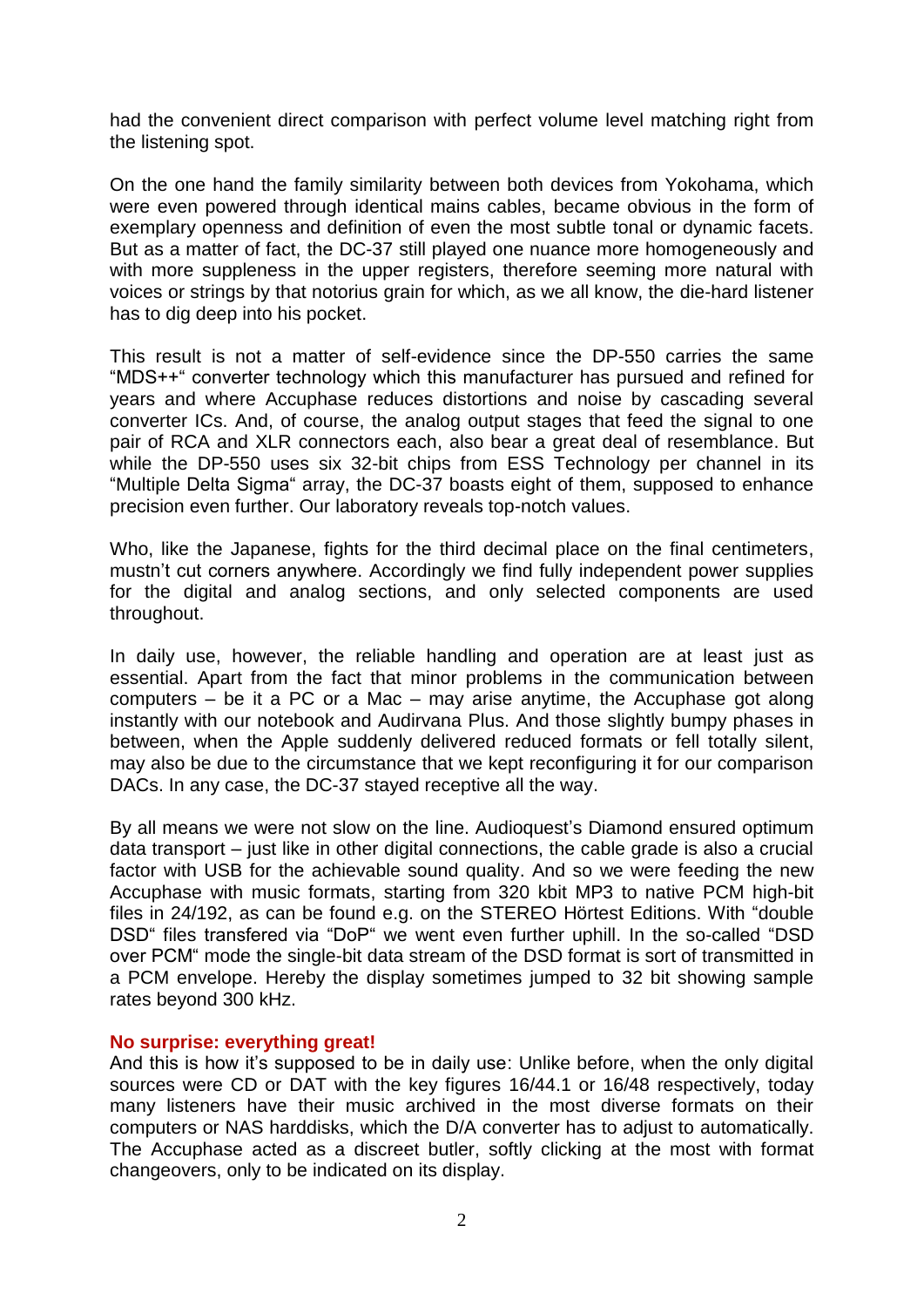At this point we don't even try to pretend as if we were surprised at the DC-37's superb performance. Honestly speaking, we didn't expect anything else. Thus the machine in shimmering champagne gold unfurled exquisite sound images from each format and with each musical style. Like on an impressionistic painting the Accuphase was dappling the opalescent sound hues and delicately fading reverb tails in "Play of the Waves" from Claude Debussy's "La Mer". Almost floating weightlessly, yet at the same time accurately fanned out and contoured, the lucid orchestra piece was projected into the listening room.

How sensitively the D/A converter gets to work also became obvious by how clearly it was separating the various resolutions contained on our first Hörtest Edition. In the minor formats below the ultimate 24/192 the musicians were moving closer together, always with less air around them and less shimmering of tonal shades.

Shortly afterwards CC Coletti's "Rock And Roll" of Edition Vol. III featuring tracks from top label Chesky Records made it very clear that the DAC with its flawlessly lacquered wood sides can also party real hard.

Of course, one could itemize dozens of examples for the DC-37's class. Instead we'd like to mention another two striking attributes. Soundwise it lies on the line followed by Accuphase for quite some time of blending an explicit resolution capacity with a never cozy, yet all the more authentic tonality. We greatly appreciate this trend.

#### **Also top with CD format**

When crosschecking with German high-class converters from Accustic Arts or MBL, it was not so much the sovereign style in which the Japanese renders complex structures or copes with loud voices. Other contenders similar in price and ambition can do that as well. Its strong point lies in a very sharply contoured separation of events which creates an impressive spaciousness. This is well audible on Carolin No's crystal-clear "Still Waters Run Deep" from the new Hörtest CD Vol.VIII or James Taylor's elderly "Here We Are", this time, however, in the 2.8 megahertz DSD format.

Because in order to experience the blessings of the DC-37, you'll need no high-bit PCM or double-rate DSD. It will allow the discerning listener to rediscover his entire CD collection. At the same time it fits seamlessly into the premium league of Accuphase's product range both soundwise and technically and might indeed upgrade some of their inhouse players. When combined with one of those popular home network bridge solutions, the multi-talent could even turn into a streamer. *Matthias Böde*

#### **SACD via HS-Link and LAN cable**

Most hi-fi fans know: other than the CD data stream the digital DSD signal can't be tapped on the player. But the proprietary Accuphase connection between disc players of this Japanese brand such as the DP-550 (top) and the DC-37 allows an exception from the strict rule. For this purpose both feature an "HS-Link" socket (red frame, bottom), preferably linked by a CAT-7 LAN cable of the highest possible quality. If now a purchased or home-burnt SACD is rotating in the player, the one-bit stream may be passed on to the DC-37. This is exactly what we did, whereby the connection was working instantly and running absolutely stable – not a self-evident feature when dealing with music files and interfaces. With an SACD in the slot– HS-